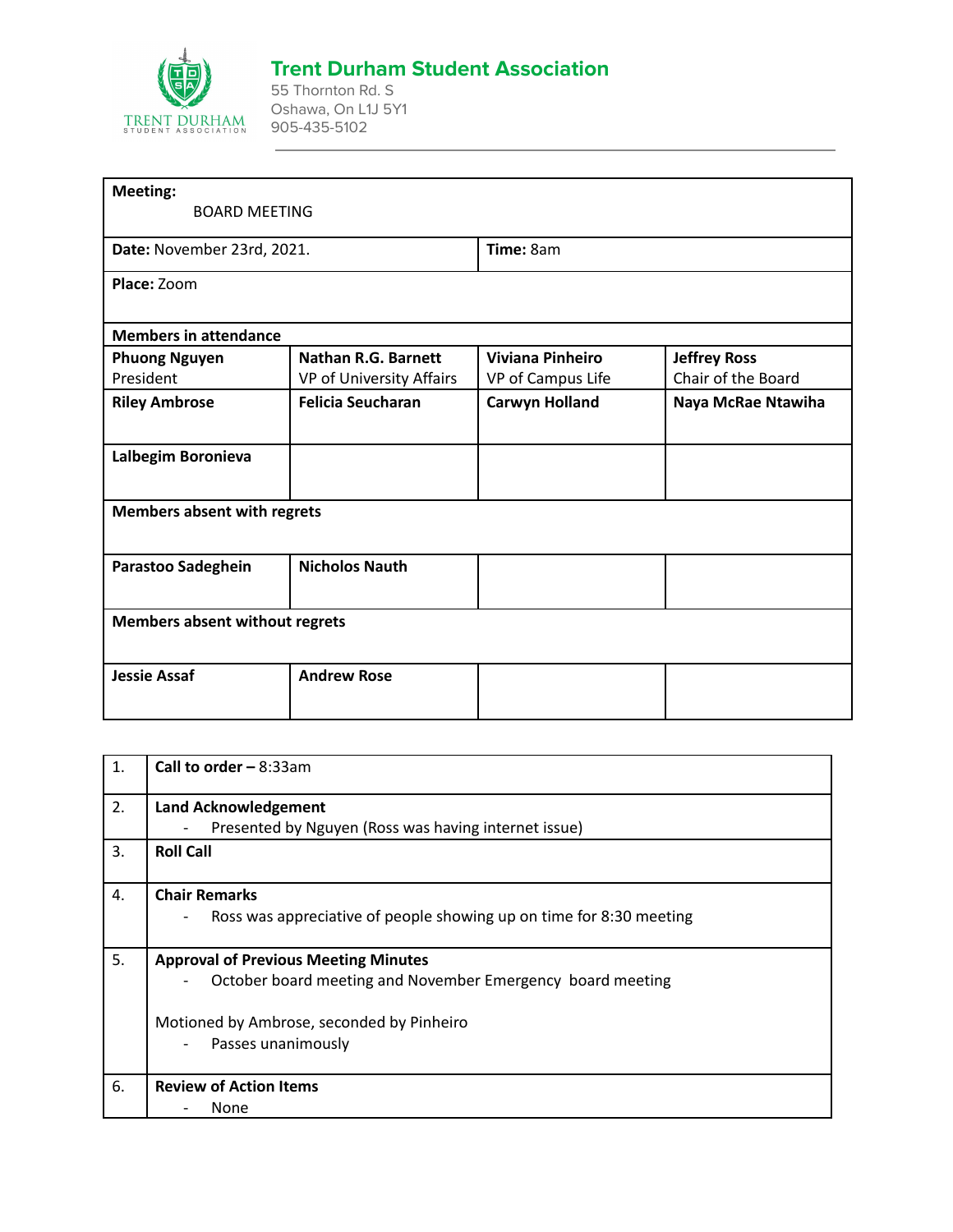

| 7.  | <b>Call for New Business</b>                                                                                                                                                                                                                                                                                                                                                                                                       |
|-----|------------------------------------------------------------------------------------------------------------------------------------------------------------------------------------------------------------------------------------------------------------------------------------------------------------------------------------------------------------------------------------------------------------------------------------|
|     | Ambrose motioned to add "Trent International - discussion item" to agenda                                                                                                                                                                                                                                                                                                                                                          |
|     | Motioned by Ambrose, Seconded by Pinheiro                                                                                                                                                                                                                                                                                                                                                                                          |
|     | Passes unanimously                                                                                                                                                                                                                                                                                                                                                                                                                 |
|     | Holland motioned to add "Proclamation of African descent - discussion item" to agenda                                                                                                                                                                                                                                                                                                                                              |
|     | Motioned by Holland, Seconded by Ambrose                                                                                                                                                                                                                                                                                                                                                                                           |
|     | Passes unanimously                                                                                                                                                                                                                                                                                                                                                                                                                 |
| 8.  | <b>Approval of Agenda</b>                                                                                                                                                                                                                                                                                                                                                                                                          |
|     | Motioned by Ambrose, seconded by Nguyen<br>Passes unanimously                                                                                                                                                                                                                                                                                                                                                                      |
| 9.  | <b>Declaration of Conflict of Interest</b>                                                                                                                                                                                                                                                                                                                                                                                         |
|     | Ross has a COI on Agenda item 13 (Chair wage increase) and 15 (Moving chair position<br>to hired)<br>Nguyen has a COI on Agenda item 14 (Exec wage increase)<br>Pinheiro has a COI on Agenda item 14 (Exec wage increase)                                                                                                                                                                                                          |
| 10. | <b>Executive Updates</b>                                                                                                                                                                                                                                                                                                                                                                                                           |
|     | Overview of exec updates (Attached in board drives)                                                                                                                                                                                                                                                                                                                                                                                |
|     | The three executives gave an update of what they have been working on over the past month.                                                                                                                                                                                                                                                                                                                                         |
| 11. | <b>Board Updates</b>                                                                                                                                                                                                                                                                                                                                                                                                               |
|     | Ntawiha spoke about the TDSA Cares committee<br>Nguyen spoke about committees being active (Finance, Academics, TDSA Cares).                                                                                                                                                                                                                                                                                                       |
| 12  | <b>Wage Increase for Student Staff</b>                                                                                                                                                                                                                                                                                                                                                                                             |
|     | Nguyen spoke about minimum wage increasing, as a result of that we have to increase<br>the wages of the student staff to reflect that. The increase will be proportional with the<br>increase of minimum wage<br>Be it resolved that: The TDSA Board of Directors approve an increase in the hourly wage paid to<br>the TDSA student staff, based on the fact that Ontario minimum wage is increasing, as of<br>January 1st, 2022. |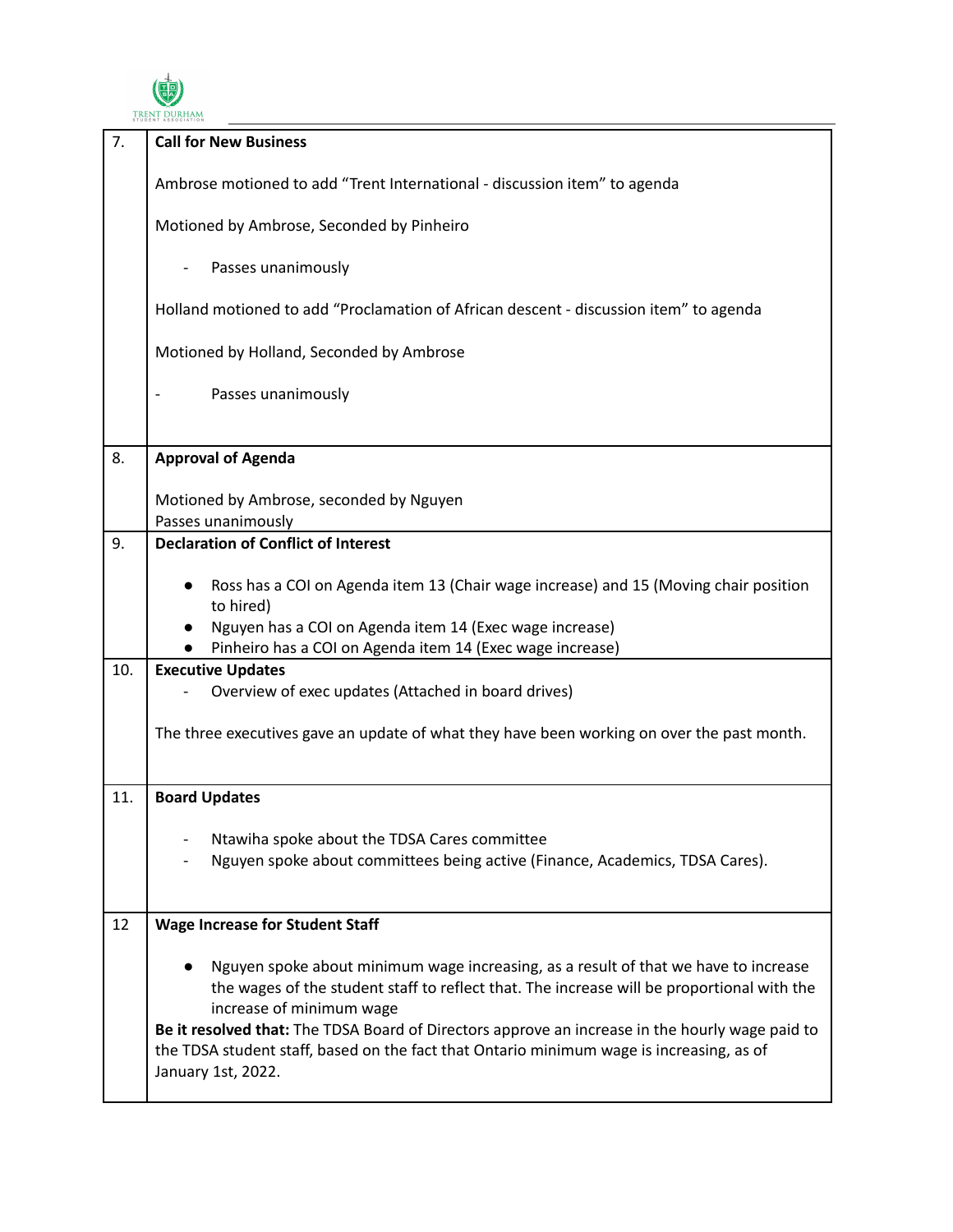

|    | Moved by Nguyen, seconded by Ambrose<br>Motion passes unanimously                                                                                                                                                         |
|----|---------------------------------------------------------------------------------------------------------------------------------------------------------------------------------------------------------------------------|
| 13 | <b>Wage Increase for chair</b>                                                                                                                                                                                            |
|    | (Ross left room due to a COI, Nguyen took over as chair)                                                                                                                                                                  |
|    | Nguyen spoke about minimum wage going up, due to that we have to increase the<br>salary of the chair to reflect that. The increase will be proportional with the increase in<br>minimum wage                              |
|    | Be it resolved that: The TDSA Board of Directors approve an increase in the salary paid to the<br>Chair of the Board of Directors, based on the fact that Ontario minimum wage is increasing, as<br>of January 1st, 2022. |
|    | Moved by Holland, seconded by Ambrose<br>Motion passes unanimously                                                                                                                                                        |
| 14 | <b>Wage Increase for Executives</b>                                                                                                                                                                                       |
|    | (Nguyen/Pinheiro left room due to a COI)                                                                                                                                                                                  |
|    | Ambrose spoke about minimum wage going up, due to that we should increase the<br>salary of the executives to reflect that. The increase will be proportional with the<br>increase in minimum wage                         |
|    | Be it resolved that: The TDSA Board of Directors approve an increase in the salary paid to the<br>executives, based on the fact that Ontario minimum wage is increasing, as of January 1st, 2022.                         |
|    | Moved by Amborse, seconded by Boronieva<br>Motion passes unanimously                                                                                                                                                      |
| 15 | <b>Moving chairperson to Hired</b>                                                                                                                                                                                        |
|    | Be it resolved that: The TDSA Board of Directors approve the proposal to change the<br>chairperson position from an elected position to a hired position to be presented at the General<br>Meeting of Fall Semester 2021. |
|    | Ross spoke about his experience of benign chair<br>Ambrose: What do other Student Unions do?<br>Ross: TCSA pays their chair an honorarium, and the position is hired                                                      |
|    | (Barnett enters at 9:07am)<br>Ambrose spoke about the accountability piece of the chair.                                                                                                                                  |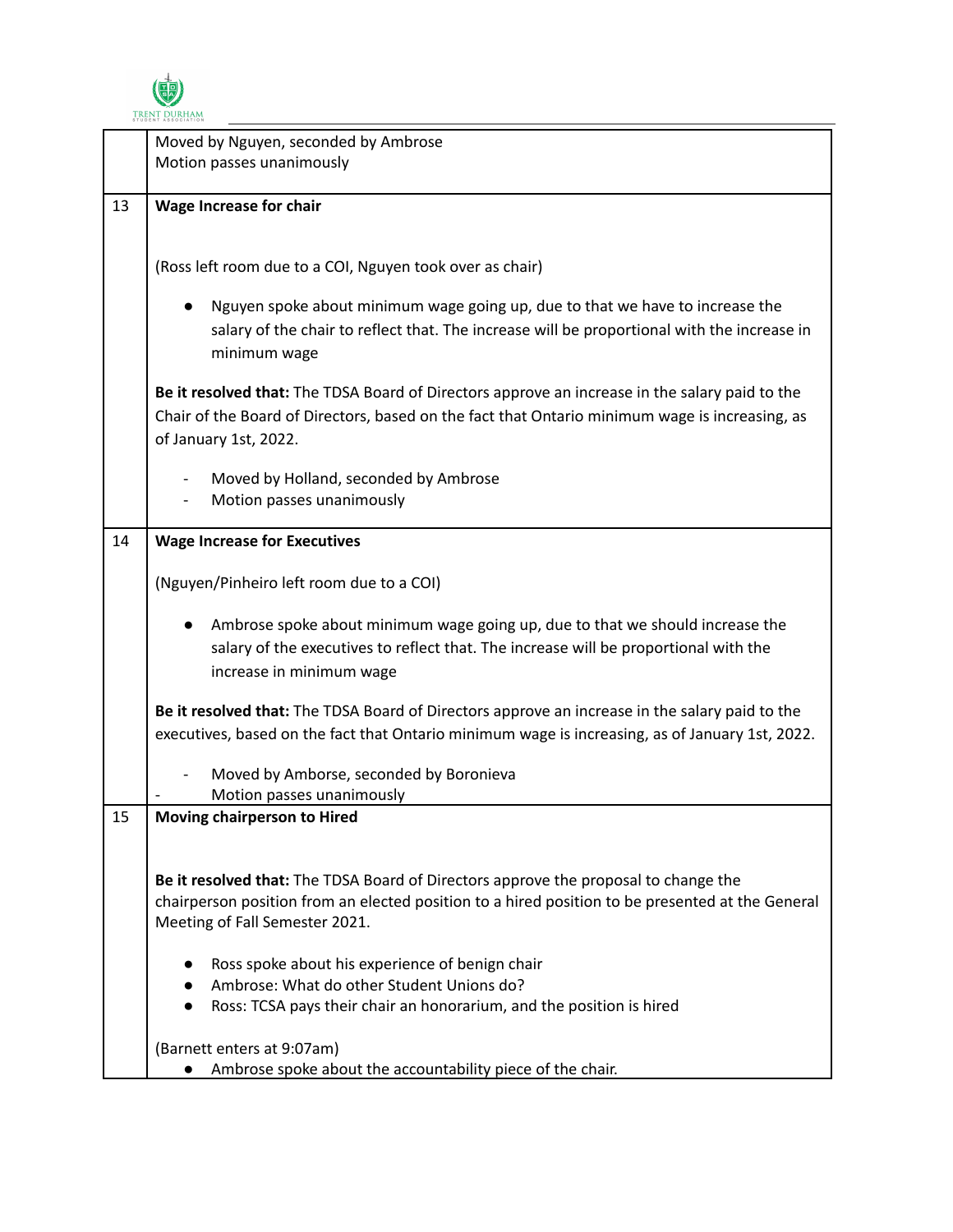

| Carwyn thinks there is greater value in the chair being an elected position. Chair should<br>be held accountable by the students and this can happen if they are elected.<br>Ambrose: How do you intend to find students if they are hired vs. now being elected.<br>$\bullet$<br>Barnett spoke about the accountability process right now, and how the students aren't<br>$\bullet$<br>really able to hold the chair accountable at this point. In terms of finding students, he<br>thinks we are more likely to get more students if the position is hired versus if the chair<br>is elected.<br>Holland thinks students see the chair as someone who represents them and they will<br>$\bullet$<br>feel more comfortable if the person is elected. He doesn't believe the role of the chair<br>should be separated from the rest of the board.<br>Ambrose: The chair role is the least representative of the board roles and it has a very<br>$\bullet$<br>unique skill set.<br>Barnett: There is an appointment process that can be done also<br>$\bullet$<br>Ambrose: Half of the board wasn't elected this year, instead they were hired. I think<br>$\bullet$<br>there is merit in hiring the chair as they are also paid position<br>Holland: If we do that, we will have reduced student participation as the student will<br>$\bullet$<br>somehow feel betrayed. The perception will be created that the hired chair is loyal to<br>the board that hired them, instead of students<br>What we should be discussing is How to augment student participation.<br>A stray from standard procedure in emergency, should not influence standard |
|------------------------------------------------------------------------------------------------------------------------------------------------------------------------------------------------------------------------------------------------------------------------------------------------------------------------------------------------------------------------------------------------------------------------------------------------------------------------------------------------------------------------------------------------------------------------------------------------------------------------------------------------------------------------------------------------------------------------------------------------------------------------------------------------------------------------------------------------------------------------------------------------------------------------------------------------------------------------------------------------------------------------------------------------------------------------------------------------------------------------------------------------------------------------------------------------------------------------------------------------------------------------------------------------------------------------------------------------------------------------------------------------------------------------------------------------------------------------------------------------------------------------------------------------------------------------------------------------------------------------------------------------------|
| procedurealways<br>Nathan: This is not an emergency but an emerging trend that I have seen in the past few<br>$\bullet$                                                                                                                                                                                                                                                                                                                                                                                                                                                                                                                                                                                                                                                                                                                                                                                                                                                                                                                                                                                                                                                                                                                                                                                                                                                                                                                                                                                                                                                                                                                              |
| years.                                                                                                                                                                                                                                                                                                                                                                                                                                                                                                                                                                                                                                                                                                                                                                                                                                                                                                                                                                                                                                                                                                                                                                                                                                                                                                                                                                                                                                                                                                                                                                                                                                               |
| Ambrose: I do think we need to do better training for our board chair.<br>$\bullet$<br>Barnett: This organization has been without a strat plan for a while, and this is<br>$\bullet$<br>something we are dealing with. We are only 11 years old, and it makes sense that we<br>are running into problems like this. Great that we are working on these issues at this<br>time. Appointment and hiring of students into executive positions is common in student<br>unions. We have the data from electing the chair, we should get the data from hiring the<br>chair and be able to compare.<br>Ambrose: I am assuming this will not take effect until the end of this chair cycle?<br>Barnett: Yes<br>Ambrose: I will like to see the accountability structure built into it before I vote. I would<br>be more comfortable if the accountability structure was built into it.<br>Barnett: Does the rest of the board have any preference?<br>Boronieva: If I had to vote now, I would have to abstain. I see both sides<br>Ntawiha: I will abstain also. I will prefer to have more information<br>Seucharan: I will have to agree with the board members, more information needed.<br>$\bullet$                                                                                                                                                                                                                                                                                                                                                                                                                                                   |
| Motion by Nguyen, Seconded by Ambrose to table this discussion<br>Passes unanimously                                                                                                                                                                                                                                                                                                                                                                                                                                                                                                                                                                                                                                                                                                                                                                                                                                                                                                                                                                                                                                                                                                                                                                                                                                                                                                                                                                                                                                                                                                                                                                 |
| Motion by Nguyen, seconded by Pinheiro to recess for 5 minutes.<br>Passes unanimously<br>(Meeting starts at 9:46)                                                                                                                                                                                                                                                                                                                                                                                                                                                                                                                                                                                                                                                                                                                                                                                                                                                                                                                                                                                                                                                                                                                                                                                                                                                                                                                                                                                                                                                                                                                                    |